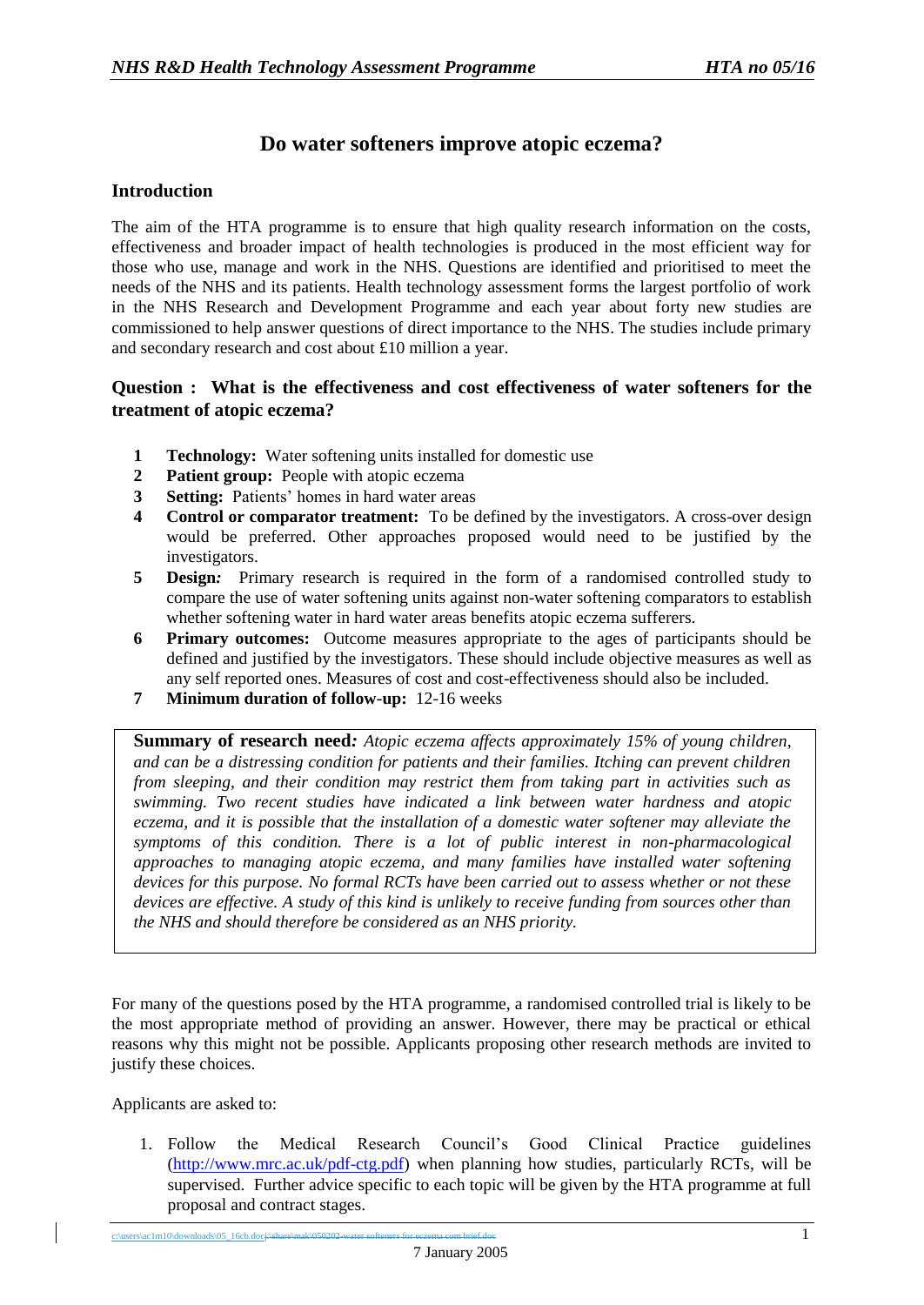2. Note that trials involving medicinal products must comply with European Union Directive 2001/20/EC. For trials covered by the Directive the DH, with the HTA programme acting as their agent, is prepared, *in principle,* to be nominated as the sponsor. The responsibilities of the sponsor, as indicated by the directive, will then be agreed amongst the HTA programme, the host institution and the successful applicant. The DH reserve the right to withdraw from the role of sponsor if they are not satisfied with the arrangements put in place to conduct the trial. Experience shows that some host institutions prefer to assume the role of sponsor for purposes of the EU Clinical Trials Directive [2001/20/EC]. This is consistent with their duties and responsibilities under the Research Governance Framework and the HTA programme would support this approach.

If you are not clear as to whether your trial is covered by the directive you should contact the MHRA (info@mhra.gsi.gov.uk) for help in this matter.

Their website (http://medicines.mhra.gov.uk/ourwork/licensingmeds/types/clintrialdir.htm) contains the latest information about the EU Clinical Trials Directive [2001/20/EC] and a helpful FAQ page.

## **Making an application**

If you wish to submit an outline proposal on this topic, complete the electronic application form and return it to the Commissioning Manager at the National Coordinating Centre for Health Technology Assessment, Mailpoint 728 Boldrewood, University of Southampton, Southampton SO16 7PX by **Wednesday 27 April 2005**.Outline applications will be considered by the HTA Commissioning Board at its meeting in July 2005. If they are acceptable, investigators will be given a minimum of eight weeks to submit a full proposal.

## *Applications received after 1300 hours on the due date will not be considered.*